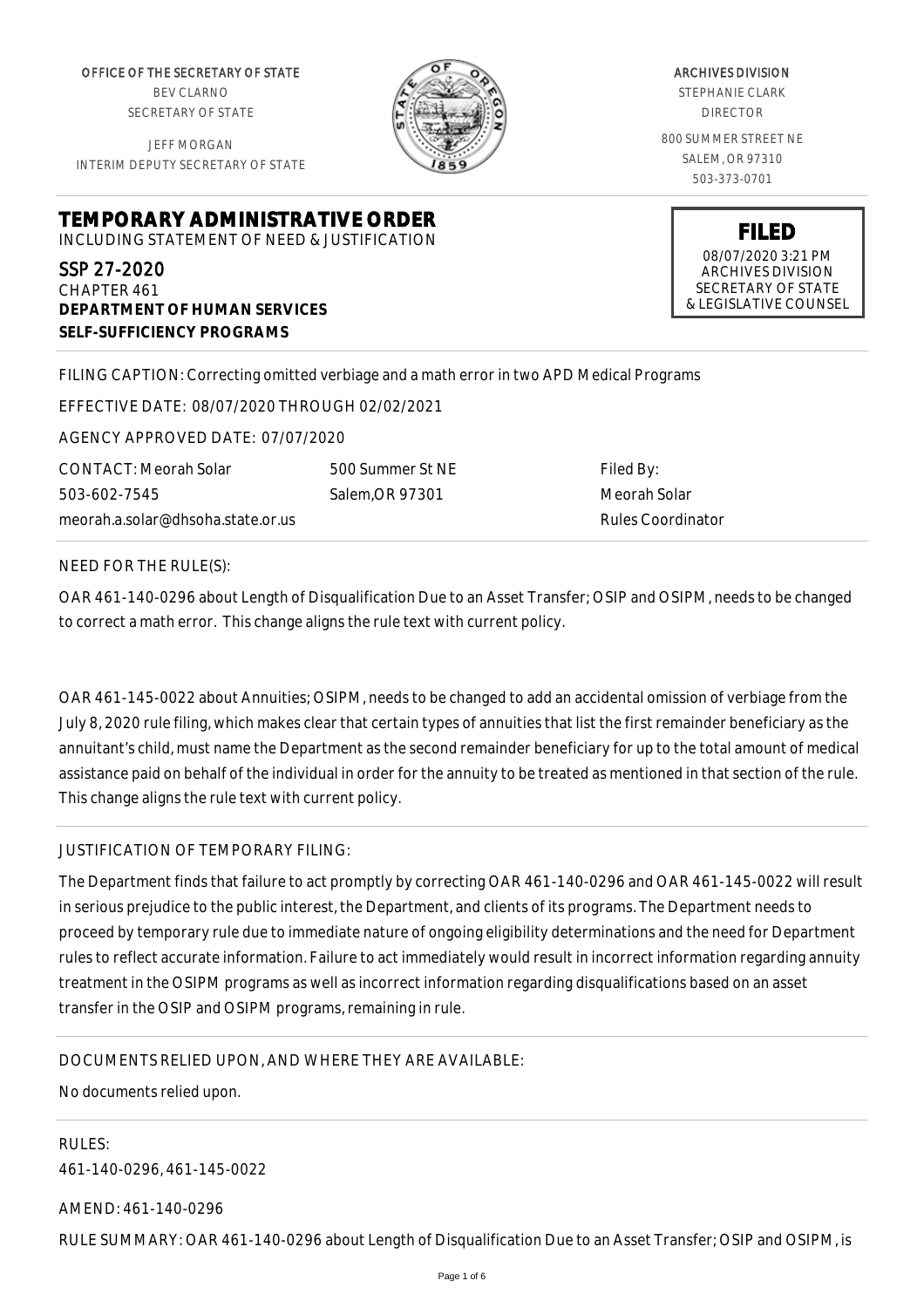being changed to correct a math error. This change aligns the rule text with current policy.

CHANGES TO RULE:

## 461-140-0296

Length of Disqualification Due to an Asset Transfer; OSIP and OSIPM ¶

(1) This rule applies to individuals in the OSIP and OSIPM programs who live in a nonstandard living arrangement (see OAR 461-001-0000) and is retroactively effective July 6, 2020.¶

(2) A financial group (see OAR 461-110-0530) containing a member disqualified due to the transfer of an asset is disqualified from receiving benefits. The length of a disqualification period resulting from the transfer is the number of months equal to the uncompensated value (see OAR 461-140-0250) for the transfer divided by the following dollar amount:¶

(a) If the initial month (see OAR 461-001-0000) is prior to October 1, 1998-\$2,595.¶

(b) If the initial month is on or after October 1, 1998 and prior to October 1, 2000-\$3,320.¶

(c) If the initial month is on or after October 1, 2000 and prior to October 1, 2002-\$3,750.¶

(d) If the initial month is on or after October 1, 2002 and prior to October 1, 2004-\$4,300.¶

(e) If the initial month is on or after October 1, 2004 and prior to October 1, 2006-\$4,700.¶

(f) If the initial month is on or after October 1, 2006 and prior to October 1, 2008-\$5,360.¶

(g) If the initial month is on or after October 1, 2008 and prior to October 1, 2010-\$6,494.¶

(h) If the initial month is on or after October 1, 2010 and prior to October 1, 2016-\$7,663.¶

(i) If the initial month is on or after October 1, 2016 and prior to October 1, 2018--\$8,425.¶

(j) If the initial month is on or after October 1, 2018---\$8,784.¶

(3) For transfers by an individual and the spouse of an individual that occurred before July 1, 2006:¶

(a) Add together the uncompensated value of all transfers made in one calendar month and treat this total as one transfer.¶

(b) If the uncompensated value of the transfer is less than the applicable dollar amount identified in subsections  $(2)(a)$  to  $(2)(j)$  of this rule, there is no disqualification. $\P$ 

(c) If there are multiple transfers in amounts equal to or greater than the applicable dollar amount identified in subsections (2)(a) to (2)(j) of this rule, each disqualification period is calculated separately.¶

(d) The number of months resulting from the calculation in section (2) of this rule is rounded down to the next whole number.¶

(e) Except as provided in subsection (3)(f) of this rule, the first month of the disqualification is the month the asset was transferred.¶

(f) If disqualification periods calculated in accordance with this rule overlap, the periods are applied sequentially so that no two penalty periods overlap.¶

(g) If both spouses of a couple are in a nonstandard living arrangement, part of the disqualification is apportioned to each of them. If one member of the couple is serving a disqualification when the other member of the couple begins living in a nonstandard living arrangement, any remaining disqualification is apportioned equally to each member of the couple. If one spouse is unable to serve the resulting disqualification period for any reason, the remaining disqualification applicable to both spouses must be served by the remaining spouse.¶

(4) For transfers by an individual and the spouse of an individual that occurred on or after July 1, 2006 and for income cap trusts under OAR 461-145-0540(10)(c) that accumulate funds in excess of the applicable dollar amount identified in subsections (2)(a) to (2)(j) of this rule:¶

(a) If there are multiple transfers by the individual and the spouse of the individual, including any transfer less than the applicable dollar amount identified in subsections  $(2)(a)$  to  $(2)(j)$  of this rule, the value of all transfers are added together before dividing by the applicable dollar amount identified in subsections (2)(a) to (2)(j) of this rule. For an income cap trust, the calculation in section (2) of this rule is performed as soon as, but not before, funds have accumulated to at least the applicable dollar amount identified in subsections (2)(a) to (2)(j) of this rule.¶ (b) The quotient resulting from the calculation in section (2) of this rule is not rounded. The whole number of the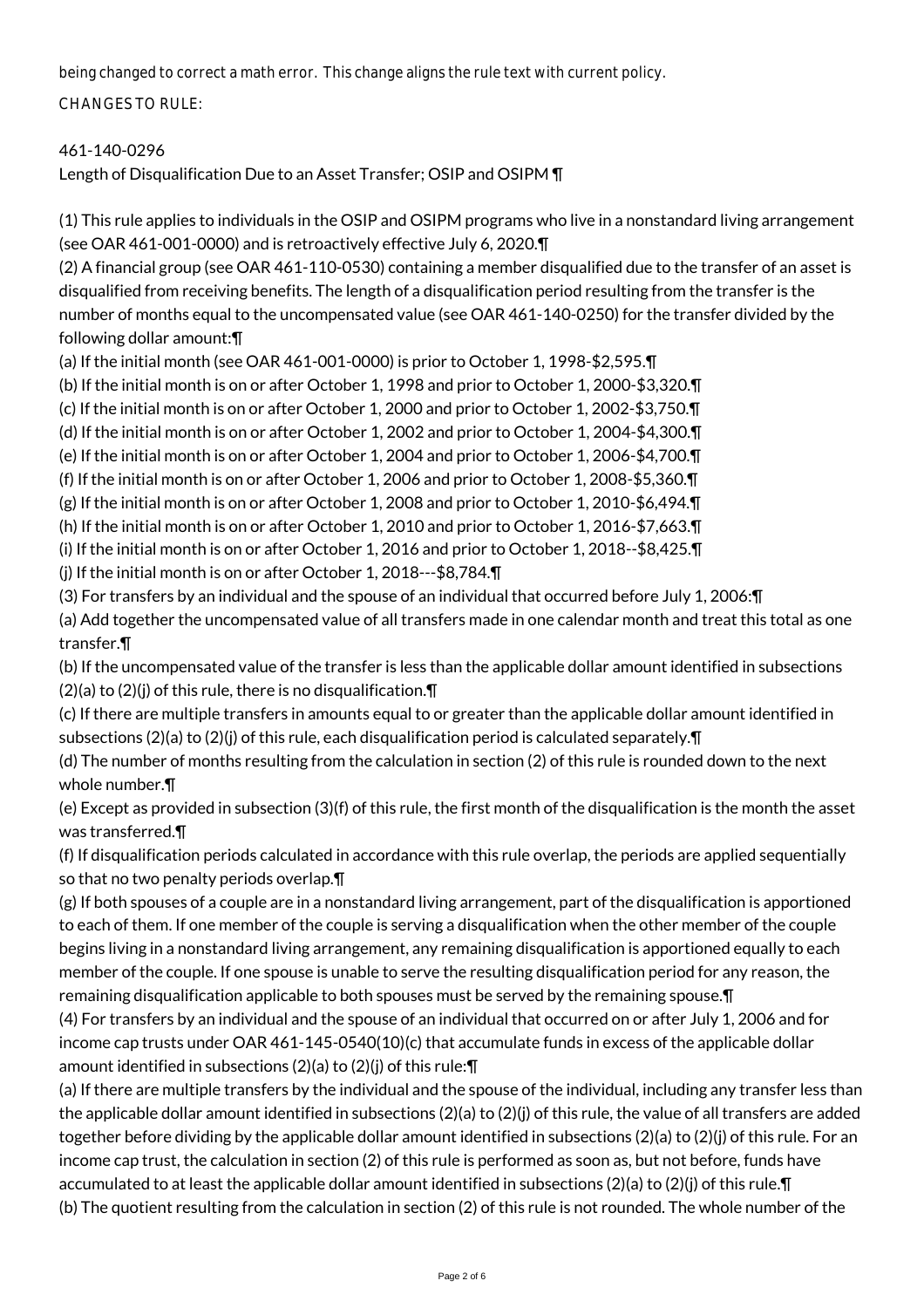quotient is the number of full months the financial group is disqualified. This number might be zero full months. The remaining decimal or fraction of the quotient is used to calculate a partial month disqualification, which may be in addition to onezero or more full months. This remaining decimal or fraction is converted to a number of days by multiplying the decimal or fraction by the number of days in the month following the last full month of the disqualification period, if any. If this calculation results in a fraction of a day, the fraction of a day is rounded down.¶

(c) Notwithstanding when the Department learns of a disqualifying transfer, the first month of the disqualification is:¶

(A) For an individual who transfers an asset while he or she is already receiving Department-paid long-term care (see OAR 461-001-0000) or home and community-based care (see OAR 461-001-0030) in a nonstandard living arrangement, the month following the month the asset was transferred, except that if disqualification periods calculated in accordance with this rule overlap, the periods are applied sequentially so that no two penalty periods overlap.¶

(B) For an applicant who transfers an asset prior to submitting an application and being determined eligible and for an individual who transfers an asset while he or she is already receiving benefits in a standard living arrangement (see OAR 461-001-0000), the date of request (see OAR 461-115-0030) for long-term care or home and community-based care as long as the applicant or individual would otherwise be eligible but for this disqualification period. If the applicant or individual is not otherwise eligible on the date of request, the disqualification begins the first date following the date of request that the applicant or individual would be otherwise eligible but for the disqualification period.¶

(d) If both spouses of a couple are in a nonstandard living arrangement, part of the disqualification is apportioned to each of them. If one member of the couple is serving a disqualification when the other member of the couple begins living in a nonstandard living arrangement, any remaining disqualification is apportioned equally to each member of the couple. If one spouse is unable to serve the resulting disqualification period for any reason, the remaining disqualification applicable to both spouses must be served by the remaining spouse.¶

(5) If an asset is owned by more than one person, by joint tenancy, tenancy in common, or similar arrangement, the share of the asset owned by the individual is considered transferred when any action is taken either by the individual or any other person that reduces or eliminates the individual's control or ownership in the individual's share of the asset.¶

(6) For an annuity that is a disqualifying transfer under section (11) of OAR 461-145-0022, the disqualification period is calculated based on the uncompensated value as calculated under OAR 461-140-0250, unless the only requirement that is not met is that the annuity pays beyond the actuarial life expectancy of the annuitant. If the annuity pays beyond the actuarial life expectancy of the annuitant, the disqualification is calculated according to section (7) of this rule.¶

(7) If an individual or the spouse of an individual purchases an annuity on or before December 31, 2005, and the only requirement that is not met is that the annuity pays benefits beyond the actuarial life expectancy of the annuitant, as determined by the Period Life Table of the Office of the Chief Actuary of the Social Security Administration, a disqualification period is assessed for the value of the annuity beyond the actuarial life expectancy of the annuitant.

Statutory/Other Authority: ORS 413.085, 414.685, ORS 409.050, 411.060, 411.704, 411.706 Statutes/Other Implemented: 42 USC 1396p, ORS 409.010, 411.060, 411.704, 411.706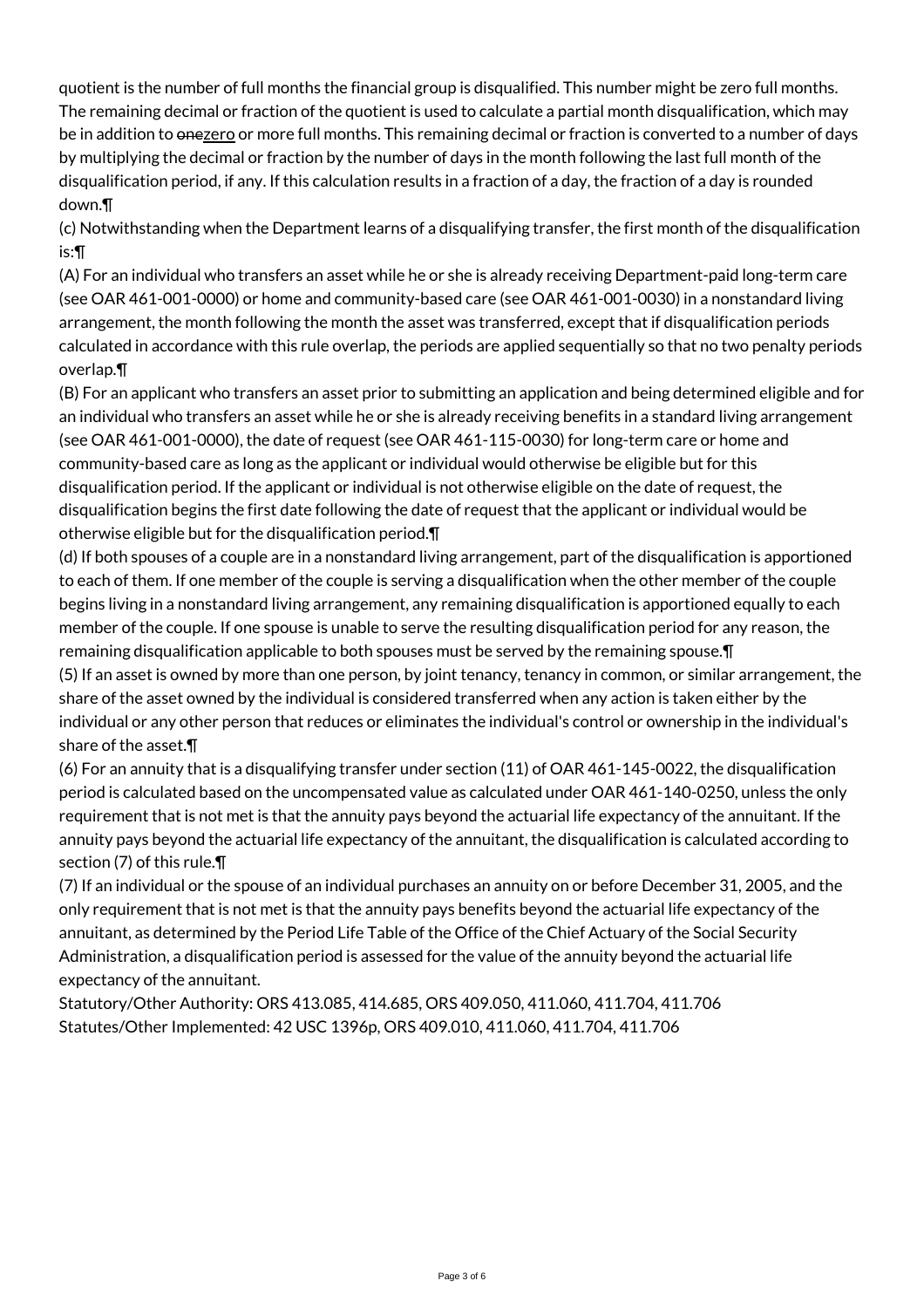## AMEND: 461-145-0022

RULE SUMMARY: OAR 461-145-0022 about Annuities; OSIPM, is being changed to add an omission which makes clear that certain types of annuities that list the first remainder beneficiary as the annuitant's child, must name the Department as the second remainder beneficiary for up to the total amount of medical assistance paid on behalf of the individual, in order for the annuity to be treated as mentioned in that section of the rule. This change aligns the rule text with current policy.

CHANGES TO RULE:

461-145-0022 Annuities; OSIPM ¶

Retroactively effective July 6, 2020, in the OSIPM program:¶

(1) For the purposes of this rule:¶

(a) "Actuarially sound" means a commercial annuity which pays principal and interest out in equal monthly installments over the actuarial life expectancy of the annuitant, with no deferral and no balloon payments. For purposes of this definition, the actuarial life expectancy is established by the Periodic Life Table of the Office of the Chief Actuary of the Social Security Administration, and, for transactions (including the purchase of an annuity) occurring on or after July 1, 2008, the payout period must be within 12 months of the actuarial life expectancy, measured at the time of purchase.¶

(b) For an individual, an annuity does not include benefits that are set up and accrued in a regularly funded retirement account while an individual is working, whether maintained in the original account or used to purchase an annuity, if the Internal Revenue Service recognizes the account as dedicated to retirement or pension purposes. (The treatment of pension and retirement plans is covered in OAR 461-145-0380.)¶

(c) The definition of "child" in OAR 461-001-0000 does not apply.¶

(d) "Child" means a biological or adoptive child who is:¶

(A) Under age 21; or¶

(B) Any age and meets the Social Security Administration criteria for blindness or disability.¶

(e) "Commercial annuity" means a contract or agreement (not related to employment) by which an individual receives annuitized payments on an investment for a lifetime or specified number of years.¶

(2) An annuity that does not make regular payments for a lifetime or specified number of years will not be excluded from countable resources under this rule.¶

(3) When an individual applies for medical assistance, both initially and at periodic redetermination (see OAR 461- 115-0050 and 461-115-0430), the individual must report any annuity owned by the individual or a spouse of the individual.¶

(4) By signing the application for assistance, an individual and the spouse of an individual agree that the Department, by virtue of providing medical assistance, becomes a remainder beneficiary as described in sections (8) and (10) of this rule, under any commercial annuity purchased on or after February 8, 2006, unless the annuity is included in the community spouse's resource allowance under OAR 461-160-0580(2)(c).¶

(5) If the Department is notified about a commercial annuity, the Department will notify the issuer of the annuity about the right of the Department as a preferred remainder beneficiary, as described in sections (8) and (10) of this rule, in the amount of medical assistance provided to the individual.¶

(6) If an individual or a spouse of an individual purchases or transfers a commercial annuity prior to January 1, 2006, the following applies:¶

(a) If the individual is in a nonstandard living arrangement (see OAR 461-001-0000), the transaction may be subject to the rules on asset transfers at OAR 461-140-0210 and following. For an annuity that is not disqualifying or the disqualification period has already been served, the annuity is not counted as a resource; payments are counted as unearned income to the payee.¶

(b) If the individual is in a standard living arrangement, the annuity payments are counted as unearned income to the payee.¶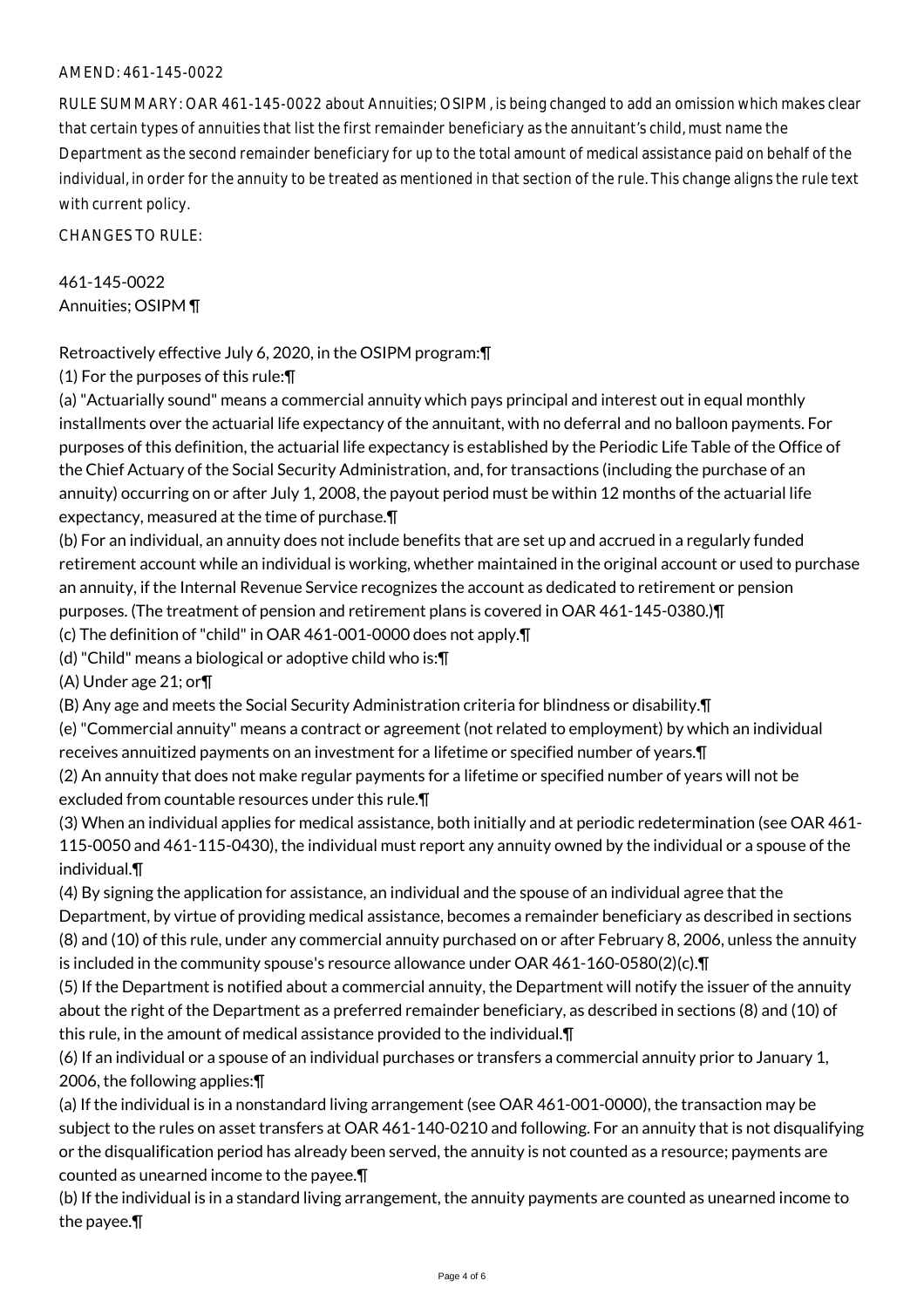(7) Sections 8 and 9 of this rule apply to a commercial annuity if:¶

(a) The individual is in a nonstandard living arrangement, and the individual or the spouse of the individual purchases an annuity from January 1, 2006 through June 30, 2006; or¶

(b) The individual is in a standard living arrangement (see OAR 461-001-0000), and the individual or the spouse of an individual purchase an annuity on or after January 1, 2006.¶

(8) A commercial annuity covered by section (7) of this rule is counted as a resource unless the annuity is excluded by meeting the following requirements:¶

(a) If a married individual is an annuitant, the annuity must meet the requirements of subsection (8)(d) of this rule.¶

(b) If an unmarried individual is an annuitant, the annuity must meet the requirements of subsection (8)(d) of this rule, and the annuity must specify that upon the death of the individual, the first remainder beneficiary is either of the following:¶

(A) The Department, for all funds remaining in the annuity up to the amount of medical assistance provided on behalf of the individual.¶

(B) The child of the individual, if the Department is the next remainder beneficiary (after this child), up to the amount of medical assistance provided on behalf of the individual, in the event that the child does not survive the individual.¶

(c) If a spouse of an individual is the annuitant, the annuity must meet the requirements of subsection (8)(d) of this rule, and the annuity must specify that, upon the death of the spouse of the individual, the first remainder beneficiaries are either of the following:¶

(A) The individual, in the event that the individual survives the spouse; and the Department, in the event that the individual does not survive the spouse, for all funds remaining in the annuity up to the amount of medical assistance provided on behalf of the individual.¶

(B) A child of the spouse; and the individual in the event that this child does not survive the spouse.¶

(d) An annuity covered by section (7) of this rule may not be excluded unless the annuity meets all of the following requirements:¶

(A) The annuity is irrevocable.¶

(B) The annuity must be actuarially sound.¶

(C) The annuity is issued by a business that is licensed and approved to issue a commercial annuity by the state in which the annuity is purchased.¶

(9) If an annuity is excluded as a resource under section (8) of this rule, the annuity payments are counted as unearned income to the payee. If an annuity is a countable resource under section (8) of this rule, the cash value is equal to the amount of money used to establish the annuity, plus any additional payments used to fund the annuity, plus any earnings, minus any regular monthly payments already received, minus early withdrawals, and minus any surrender fees.¶

(10) This section lists the requirements for a commercial annuity purchased by the individual or the spouse of the individual on or after July 1, 2006, when an individual is in a nonstandard living arrangement, and the annuity names the individual or the community spouse as the annuitant. Annuities that meet all of the requirements of this section are counted as unearned income to the payee. The treatment of annuities that do not meet all requirements of this section is covered in sections (11) and (12) of this rule.¶

(a) The annuity must comply with one of the following paragraphs:¶

(A) The first remainder beneficiary is the spouse of the individual; the Department is named as the second remainder beneficiary for up to the total amount of medical assistance paid on behalf of the individual; and in the event that the spouse transfers any of the remainder of the annuity for less than fair market value (see OAR 461- 001-0000), the Department is the second remainder beneficiary for up to the total amount of medical assistance paid on behalf of the individual.¶

(B) The first remainder beneficiary is the annuitant's child; the Department is named as the second remainder beneficiary for up to the total amount of medical assistance paid on behalf of the individual; and in the event that the child or a representative on behalf of the child transfers any of the remainder of the annuity for less than fair